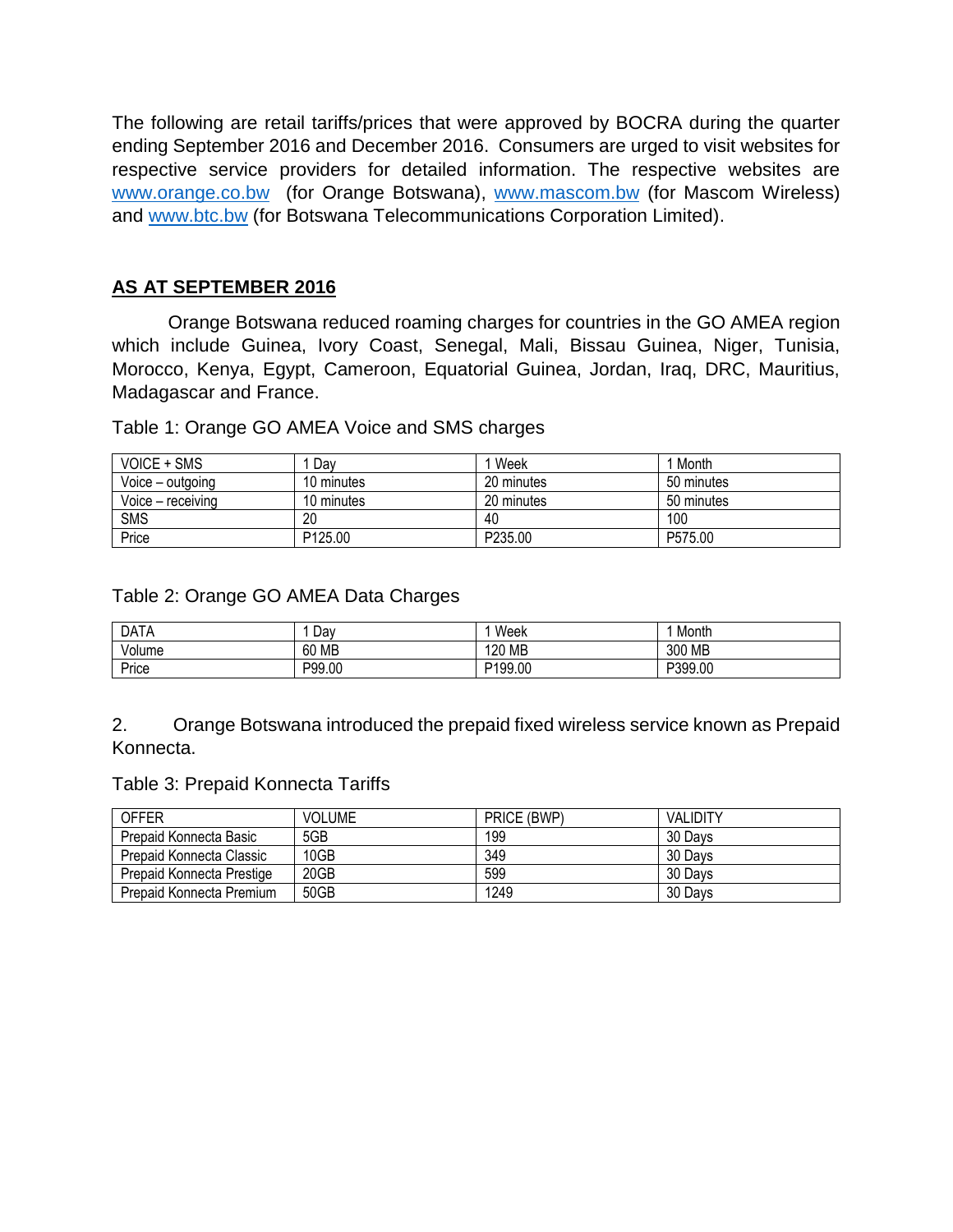3. Mascom reduced its prepaid voice tariffs.

Table 4: Mascom FlexiCall National Prepaid Voice Tariffs (Per Minute, VAT Inclusive)

|                          |              | Old Tariffs (BWP) | Approved Tariffs (BWP) |
|--------------------------|--------------|-------------------|------------------------|
| Mascom-to-Mascom         | Peak         | 1.35              | 1.20                   |
|                          | Off-peak     | 0.85              | 0.60                   |
|                          | Off-off-peak | 0.45              | 0.45                   |
| Mascom-to-Fixed-Networks | Peak         | 1.70              | 1.20                   |
|                          | Off-peak     | 0.85              | 0.60                   |
|                          | Off-off-peak | 0.45              | 0.45                   |
| Mascom-to-Other-Mobile   | Peak         | 1.70              | 1.50                   |
|                          | Off-peak     | 0.85              | 0.75                   |
|                          | Off-off-peak | 0.65              | 0.60                   |

4. Mascom reduced its data tariffs for Pay-As-You-Surf (PAYS) which is applicable for out of bundle data usage.

## Table 5: Mascom PAYS Tariffs per MB (VAT Inclusive)

| -<br>$\cdot$<br>VA.<br>Inclusive<br>are<br>arıtts | (RWP<br>Olc<br>arıtt<br>◡ | (BWP<br>_<br>arıtt<br>proved<br>ADDI<br>v v l |
|---------------------------------------------------|---------------------------|-----------------------------------------------|
| D <sub>A</sub><br>117                             | .05                       | ۵F<br>∪.∪⊾                                    |

5. Mascom increased call tariffs to Zimbabwe.

Table 6: Mascom International Voice Call Tariffs to Zimbabwe Mobile Networks

|                               | Old Tariffs   | <b>Approved Tariffs</b> |  |
|-------------------------------|---------------|-------------------------|--|
| Prepaid Calls (VAT Inclusive) | P3.40         | P6.00                   |  |
| Postpaid<br>calls             | (VAT   P2.91) | P4.50                   |  |
| Exclusive)                    |               |                         |  |

## **AS AT DECEMBER 2016**

6. Orange Botswana made changes to the existing All My Friends data service package which gives access to social media networks.

Table 7: Orange Approved All My Friends Bundle Pricing

|                               | 1-Dav                                                            | 1-Week            | 1-Month           |  |
|-------------------------------|------------------------------------------------------------------|-------------------|-------------------|--|
| Data (Services within bindle) | FREE UP TO 500MB                                                 | FREE UP TO 500MB  | FREE UP TO 500MB  |  |
| On-net minutes                | 5 minutes on0net                                                 | 20 minutes on0net | 60 minutes on-net |  |
| <b>SMS</b>                    | $10 \mathrm{~sms}$                                               | $50 \text{ ms}$   | $200$ sms         |  |
| Price                         | P5                                                               | P <sub>20</sub>   | P60               |  |
| Off-bundle rate               | P0.99 per MB (For usage that is not permitted for bundle rating) |                   |                   |  |